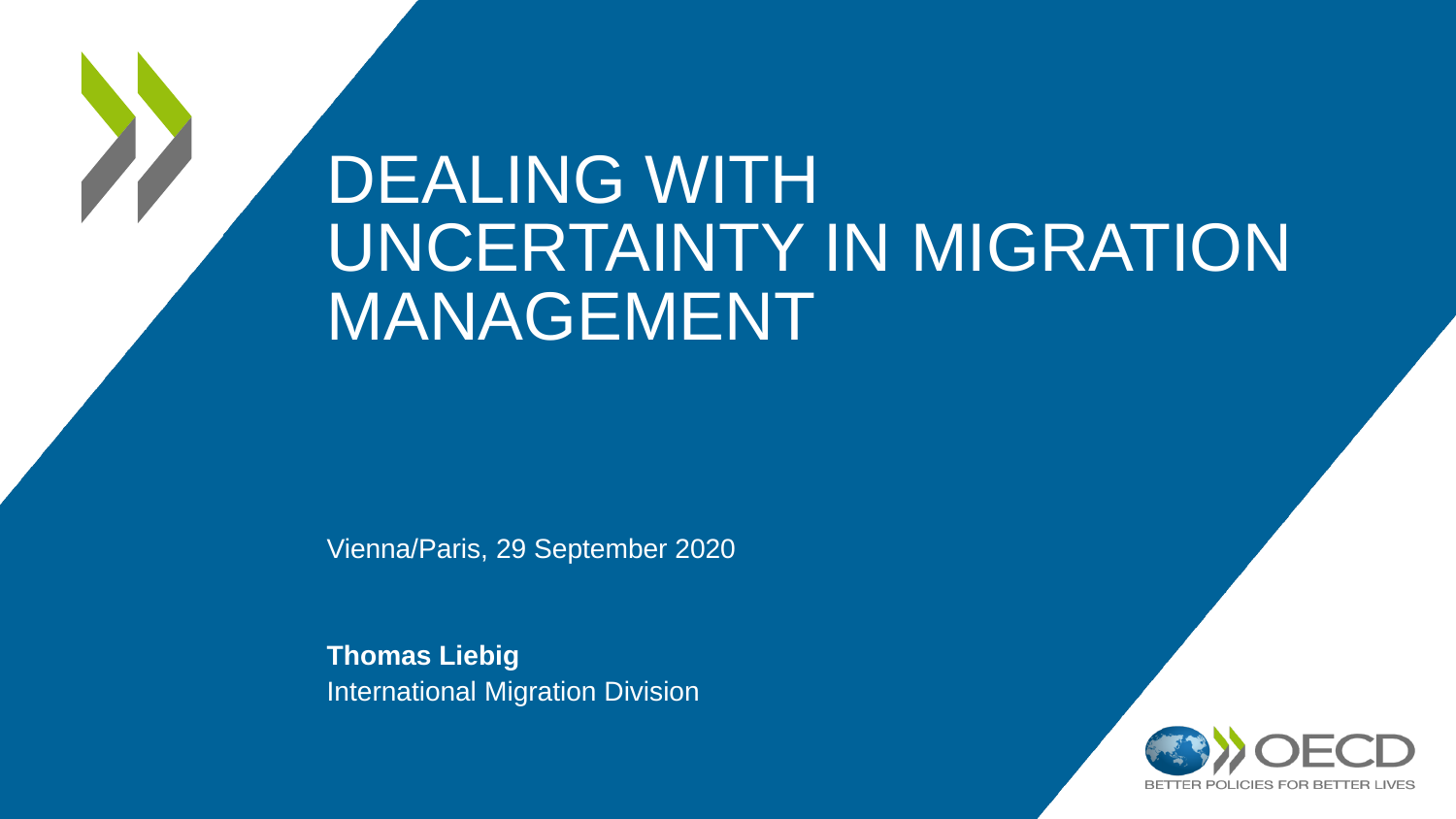

- A large part of the discussions today focused on big data and scenarios
- However, policy makers have to make decisions on migration policy with a large degree of uncertainty regarding future developments shaping the nature and scale of migraiton
- These developments can be classified in three categories
	- I. Megatrends
	- II. Plausible disruptions
	- III. Unforeseen major disruptions

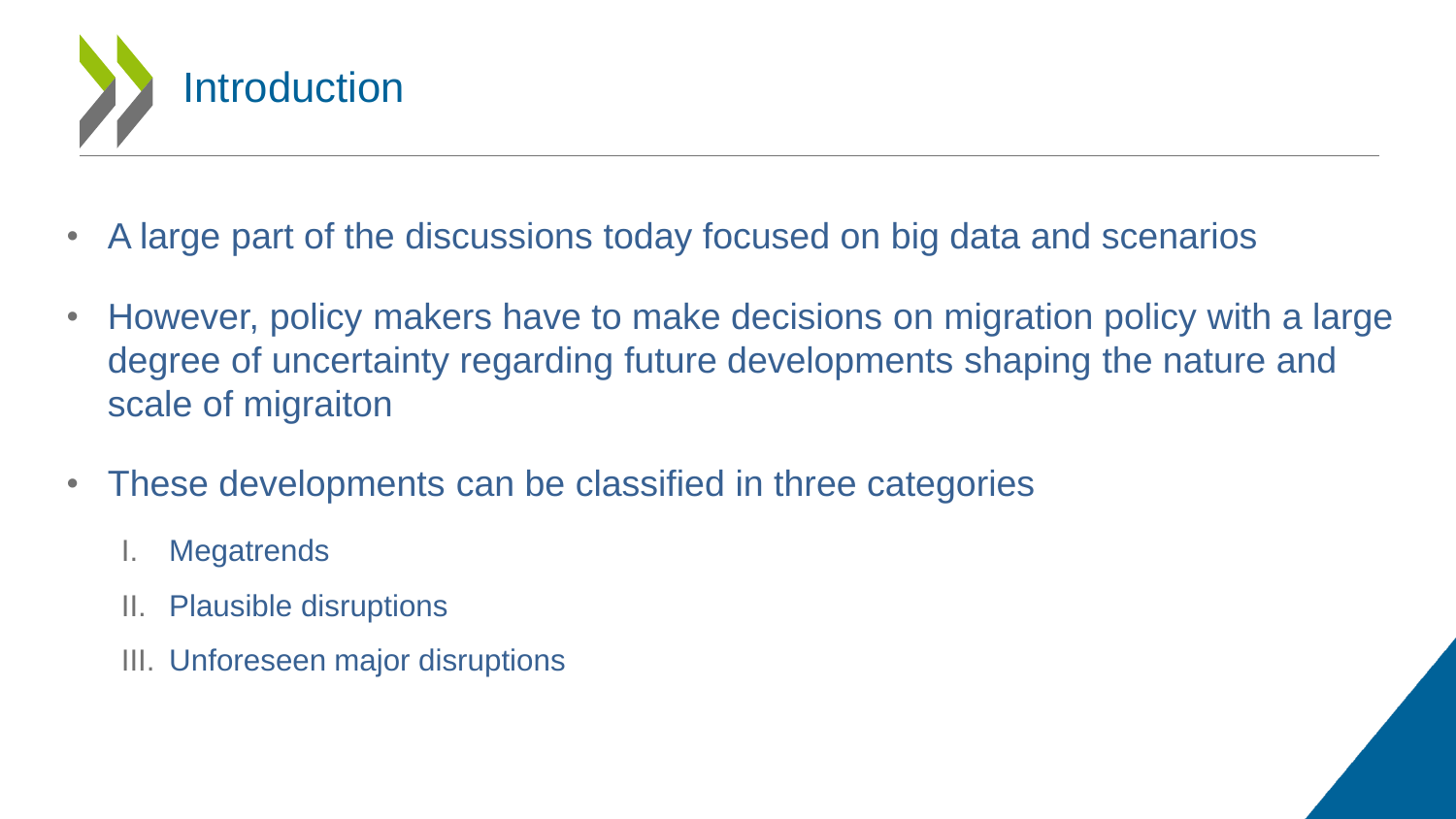## The three categories of uncertain developments

#### I. Megatrends

- $\triangleright$  Already clearly observable now
- $\triangleright$  Largely predictable
- ➢ Will increase in scale and scope, but the «when », «how» , and «where» will it impact migration is uncertain
- ➢ Example: environmental change; demographic imbalances

#### II. Plausible disruptions

- $\triangleright$  Weak signs currently
- $\triangleright$  Largely unpredictable
- ➢ Will increase in scale and scope, could have large impact on migration, but unclear when and how this will materialise
- ➢ Example: technological change creating «digitally transparent» migrants

#### III. Unforeseen major disruptions

- $\triangleright$  No or extremely weak signs currently
- ➢ Unpredictable
- $\triangleright$  Sudden and massive impact on migration
- ➢ Example: major conflict involving key origin countries; COVID-19…a year ago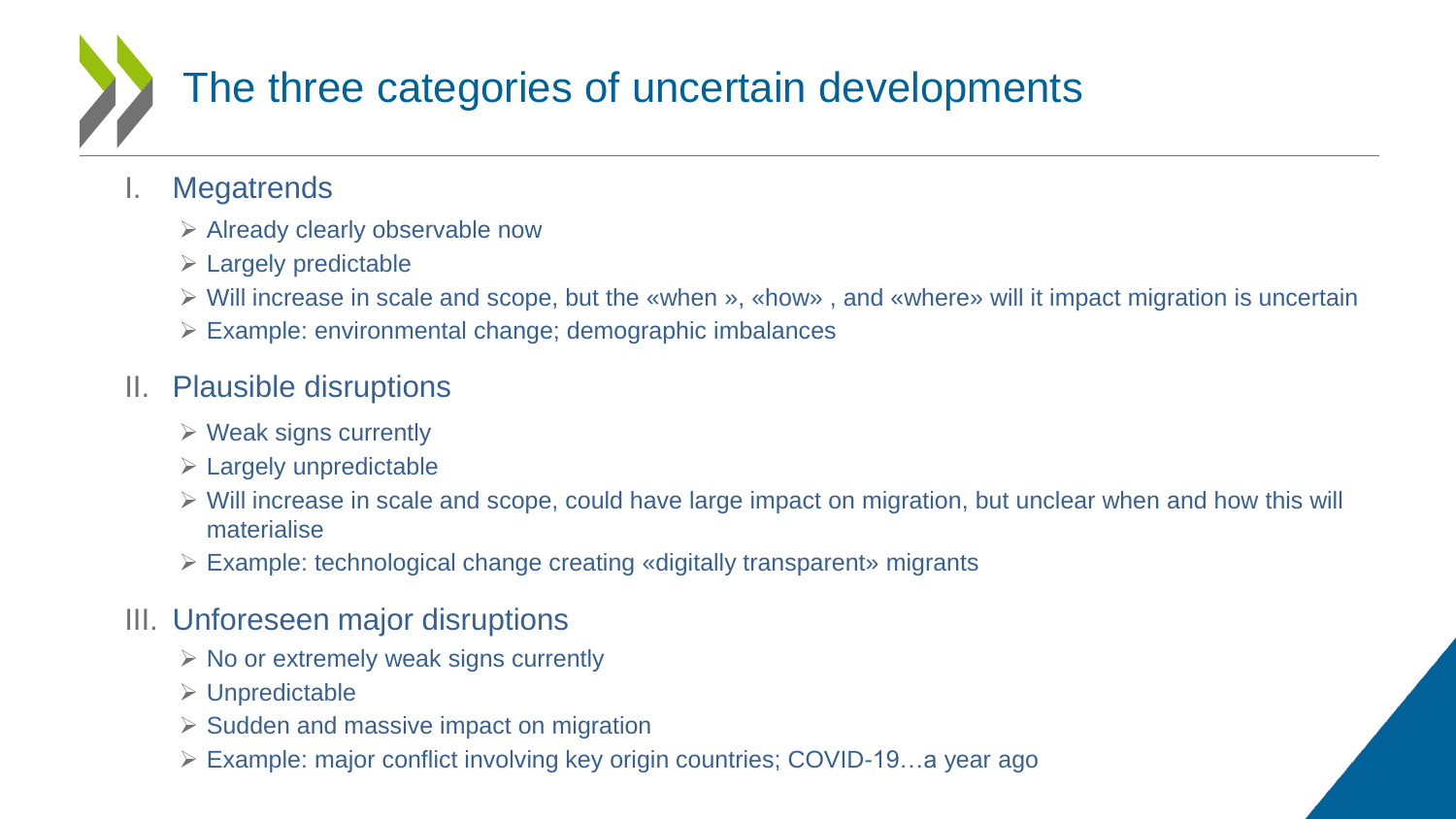# How can policy makers prepare for these developments?

The response will vary in part according to the type of development:

#### I. Preparing for Megatrends

- $\checkmark$  Recognise the scale, scope and significance of these events
- $\checkmark$  Continuously monitor the situation and adapt policies
- $\checkmark$  Be vary of possible threshold effects and interactions
- $\checkmark$  Survey people in potential origin countries regarding their migration intentions
- II. Preparing for plausible disruptions
	- $\checkmark$  Seize the potential of big data but avoid being ruled by it maintain ownership and control
	- $\checkmark$  Continuously rethink existing processes and programmes in light of new developments
	- $\checkmark$  Mainstream foresight in the administration not only among for the leadership
- III. Preparing for unforeseen major disruptions
	- $\checkmark$  Use intelligence and other anticipatory tools to gauge emerging signals, including early warning systems
	- $\checkmark$  Avoid basing policy choices on short-term developments to limit the risk of overreaction:
	- $\checkmark$  Example: (not) scaling down on integration in light of massive COVID-19 decline in new arrivals
	- $\checkmark$  Build contingency plans for migration management and integration capacity in case of major disruptions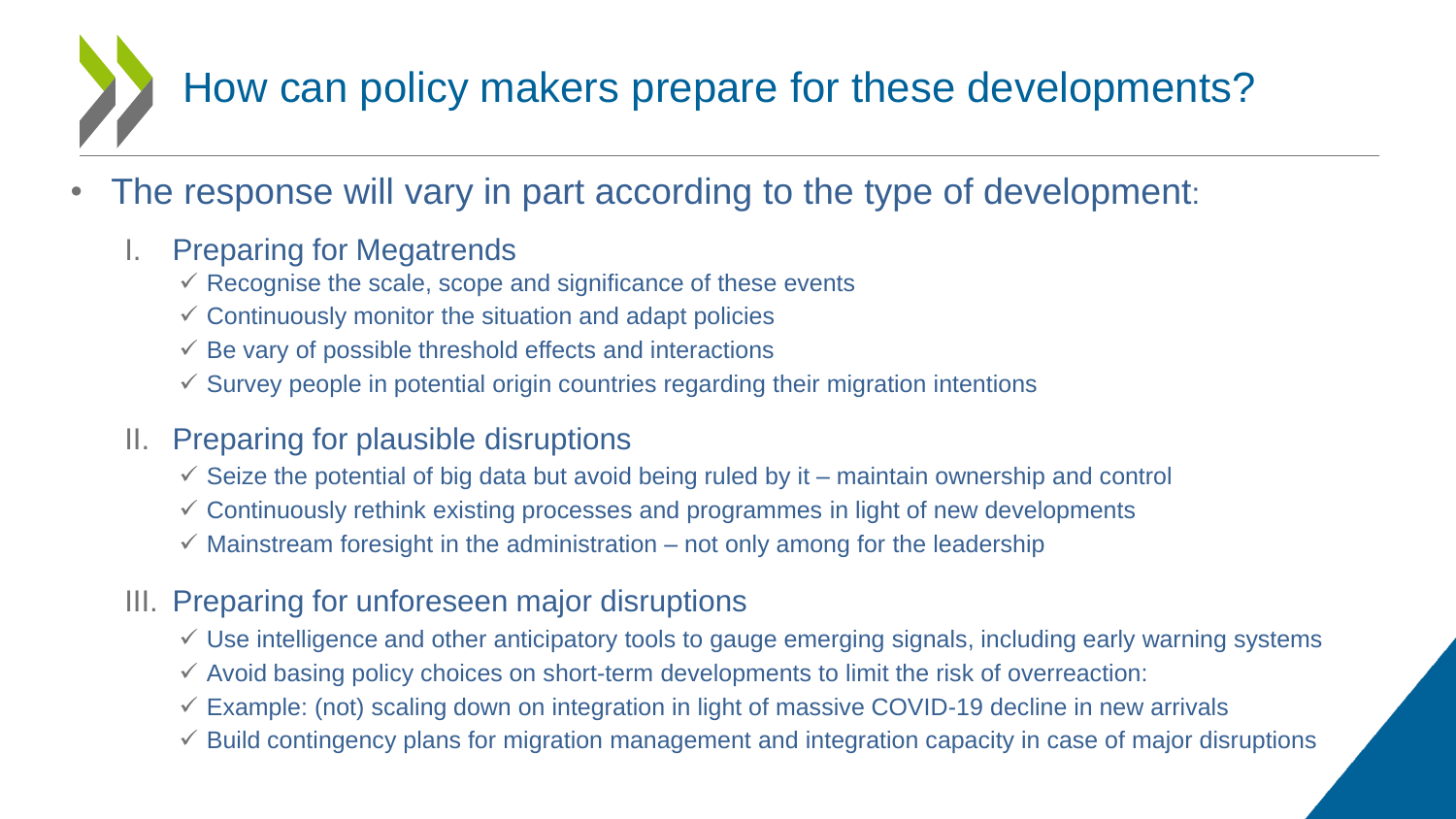### How can policy makers prepare for these developments? (cont.)

- In addition, the overall framework conditions for reaction need to be strengthened
- Within the national government, this requires more policy co-ordination
	- Consider migration and integration as a cross-cutting issue in connection with education, emplyoment, social protection, trade, development, and foreign policies
	- Regularly exchange relevant information among these policy areas not only in times of crisis
- It also requires new partnerships beyond the national government
	- Include cities, social parnters, civil society, tech entrepreneurs, and migrants themselves both in the development of migration polcies and in foresight
	- But ensure that these partnerships do not lead to more in-country inequalities or unfair competition
	- Develop new partnerships with countries of origin both with the central govenrment and with local stakeholders
	- Use periods of low migration flows to strengthen such partnerships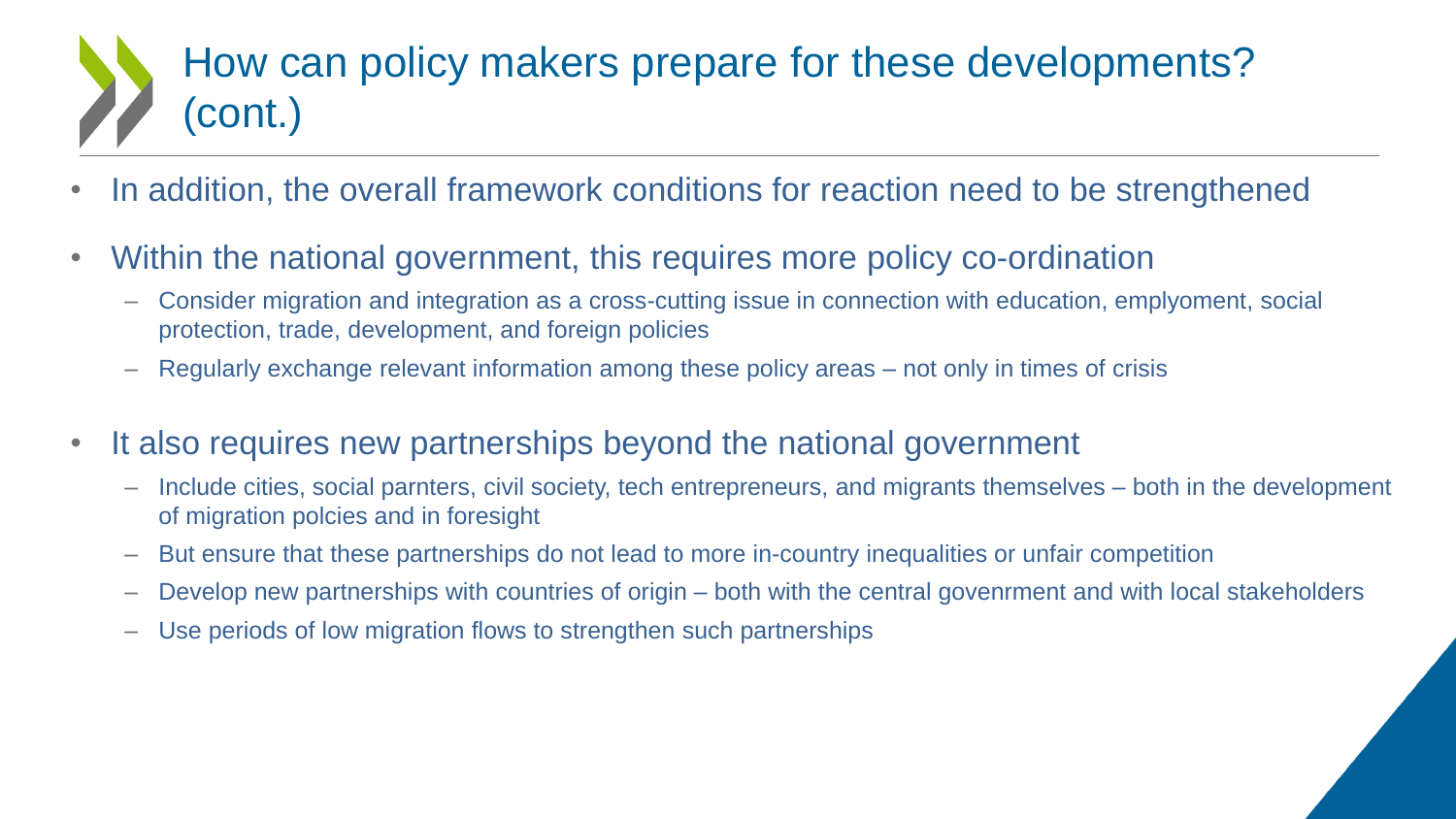

❖The most difficult – but also the most important – task is the link between risk analysis and policy action

❖Without this link, the best instruments will be fruitless

❖To obtain this link, the administration needs to

 $\checkmark$  Mainstream foresight thinking

 $\checkmark$  Prepare gradual policy reponses – in accordance with the uncertainty

 $\checkmark$  Maintain "a crisis room in standby"